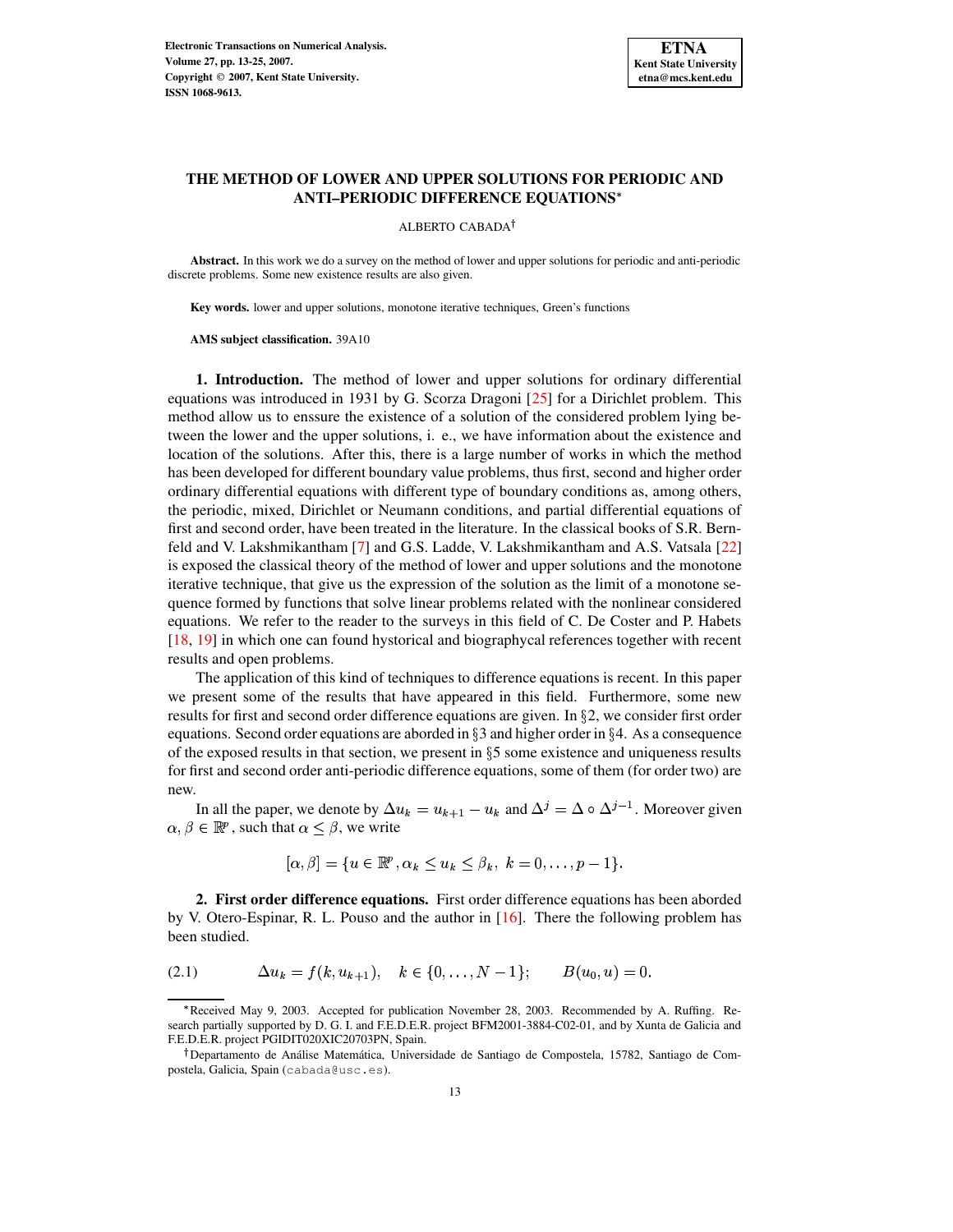Thus,  $\alpha = {\alpha_0, \ldots, \alpha_N}$  is a lower solution if

$$
\Delta \alpha_k \le f(k, \alpha_{k+1}), \quad k \in \{0, \dots, N-1\}; \qquad B(\alpha_0, \alpha) \le 0
$$

and  $\beta = {\beta_0, \ldots, \beta_N}$  is an upper solution when

 $\Delta \beta_k > f(k, \beta_{k+1}), \quad k \in \{0, \ldots, N-1\}; \qquad B(\beta_0, \beta) > 0.$ 

In that paper it is proved that if  $\alpha \leq \beta, f:\{0,\ldots,N-1\} \times \mathbb{R} \to \mathbb{R}$  and  $B:\{0,\ldots,N-1\}$  $1\}\times\mathbb{R}^{\bar{N}+1}\to\mathbb{R}$  are continuous functions such that  $B(\alpha_0,\cdot)$  and  $B(\beta_0,\cdot)$  are nonincreasing, then this problem has at least one solution in the sector  $[\alpha, \beta]$ . Moreover, if  $B(x, \cdot)$  is a nonincreasing function for each  $x \in [\alpha_0, \beta_0]$ , then problem [\(2.1\)](#page-0-0) has extremal solutions lying between  $\alpha$  and  $\beta$ . Where by extremal solutions we denote the biggest and the smallest solutions of the problem lying in the sector  $[\alpha, \beta]$ .

It is clear that this result is applicable to initial conditions  $B(x, y) = x$  and periodic boundary value problems  $B(x, y) = x - y_N$ .

When we think about anti-periodic boundary value conditions  $(u_0 = -u_N)$ , we cannot enssure the existence of extremal solutions, unless all of them start at  $u_0 = 0$ , but in this case we arrive at  $u_N = 0$ , and since final problem has a unique solution, we conclude that the anti-periodic problem has a unique solution too. As consequence, if the anti-periodic problem has more than one solution then there is no extremal solutions. Our investigation is directed to conclude the existence of at least one solution and, if we try to use monotone iterative techniques, to ensure the existence of only one solution.

With respect to the existence results, in [\[2\]](#page-12-6) the definition of related lower and upper so-lutions for problem [\(2.1\)](#page-0-0) is given as a pair  $\alpha = {\alpha_0, \alpha_1, \ldots, \alpha_N}$  and  $\beta = {\beta_0, \beta_1, \ldots, \beta_N}$ and the state of the state of the state of the state of the state of the state of the state of the state of the of real sequences such that  $\alpha \leq \beta$  in  $\{0,\ldots,N\}$ , such that

$$
\Delta \alpha_k \le f(k, \alpha_{k+1}), \quad k \in \{0, \dots, N-1\}; \qquad B(\alpha_0, \beta) \le 0
$$

and

$$
\Delta \beta_k \ge f(k, \beta_{k+1}), \quad k \in \{0, \ldots, N-1\}; \qquad B(\beta_0, \alpha) \ge 0,
$$

and it is proved that if there exist  $\alpha$  and  $\beta$ , a pair of related lower and upper solutions of  $(2.1)$ , and  $B(\alpha_0, \cdot)$  and  $B(\beta_0, \cdot)$  are nondecreasing in  $\mathbb{R}^{N+1}$ , then, provided that f and B are continuous functions, problem [\(2.1\)](#page-0-0) has at least one solution  $u \in [\alpha, \beta]$ .

Clearly, defining  $B(x, y) = x + y_N$  we have an existence result for first order antiperiodic problems.

Both existence results have been generalized by D. Franco, D. O'Regan and J. Perán in [\[23\]](#page-12-7). There the authors define the concept of coupled lower and upper solutions for problem.

<span id="page-1-0"></span>
$$
(2.2) \qquad \Delta u_k + f(k, u_{k+1}) = 0, \quad k \in \{0, \ldots, N-1\}; \qquad B(u_0, u) = 0,
$$

as a pair  $\alpha = \{\alpha_0, \alpha_1, \dots, \alpha_N\}$  and  $\beta = \{\beta_0, \beta_1, \dots, \beta_N\}$  of real sequences such that  $\alpha \leq \beta$ in  $\{0,\ldots,N\}$ , such that

$$
\Delta \alpha_k + f(k, \alpha_{k+1}) \le 0, \quad k \in \{0, \dots, N-1\}; \qquad \max\left\{B(\alpha_0, \alpha), B(\alpha_0, \beta)\right\} \le 0
$$

and

$$
\Delta \beta_k + f(k, \beta_{k+1}) \ge 0, \quad k \in \{0, \ldots, N-1\}; \qquad \min\left\{B(\beta_0, \alpha), B(\beta_0, \beta)\right\} \ge 0,
$$

and prove that if there exist  $\alpha$  and  $\beta$ , a pair of coupled lower and upper solutions of [\(2.2\)](#page-1-0), and  $B(\alpha_0, \cdot)$  and  $B(\beta_0, \cdot)$  are monotone (nondecreasing or nonincreasing) in  $\mathbb{R}^{N+1}$ , and f and B are continuous functions, then problem [\(2.2\)](#page-1-0) has at least one solution  $u \in [\alpha, \beta]$ .

In fact it is possible to give an existence result for problem  $(2.1)$  (and the equivalent expression  $(2.2)$ ) replacing monotony properties if B by the weak one: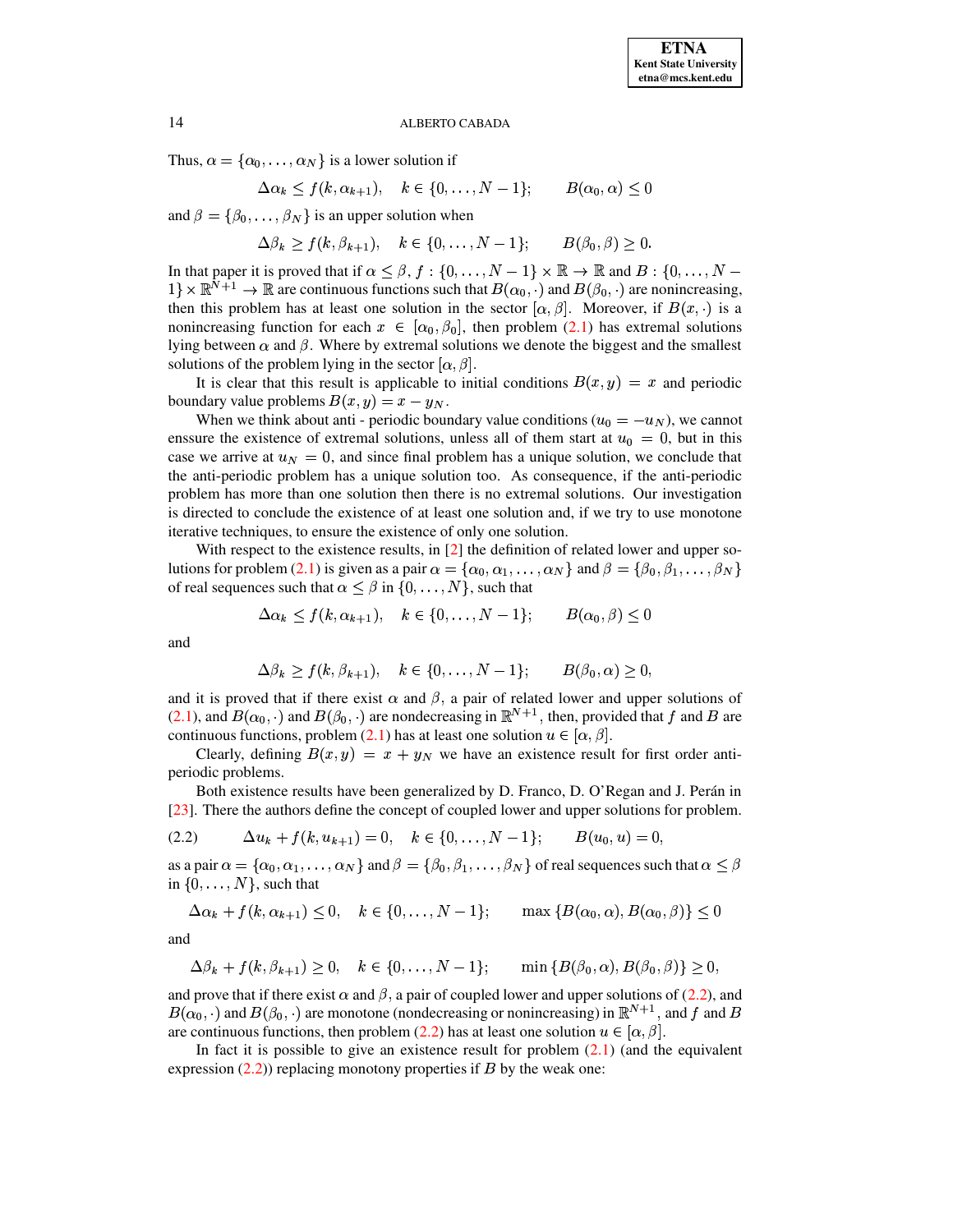(*H*) There exists a pair  $\alpha = {\alpha_0, \alpha_1, \ldots, \alpha_N}$  and  $\beta = {\beta_0, \beta_1, \ldots, \beta_N}$  of real sequences such that  $\alpha \leq \beta$  in  $\{0, \ldots, N\}$ , such that

$$
\Delta \alpha_k \leq f(k, \alpha_{k+1}), \quad k \in \{0, \ldots, N-1\},\
$$

 $\Delta B_k \geq 1(k, B_{k+1}), \quad k \in \{0, \ldots, N-1\}$ 

and

$$
B(\alpha_0, u) \le 0 \le B(\beta_0, u), \quad \text{ for all } u \in [\alpha, \beta].
$$

Under this assumption, we arrive at the following existence result. The proof follows the ideas exposed in [\[16\]](#page-12-5), we present it here by the convenience of the reader.

THEOREM 2.1. Suppose that function  $f(k, \cdot)$  is continuous in  $[\alpha_{k+1}, \beta_{k+1}]$  for all  $k \in$  $\{0,\ldots,N-1\}$  and that  $B \in C(\mathbb{R} \times \mathbb{R}^{N+1}, \mathbb{R})$ . If condition  $(H)$  holds then problem [\(2.1\)](#page-0-0) *has at least one solution*  $u \in [\alpha, \beta]$ .

*Proof*. Let us consider the following modified problem:

<span id="page-2-0"></span>
$$
(2.3) \qquad \Delta u_k = f(k, p(k+1, u_{k+1})), \quad k \in \{0, \ldots, N-1\},
$$

$$
(2.4) \t\t u_0 = p(0, u_0 - B(u_0, u)),
$$

where  $p(k, r) = \max{\{\alpha_k, \min{\{r, \beta_k\}\}\}\}$  for all  $k \in \{0, \ldots, N\}$  and  $r \in \mathbb{R}$ .

Follow the proof of Theorem 2.1 in [\[16\]](#page-12-5) one can see that  $(2.3) - (2.4)$  $(2.3) - (2.4)$  $(2.3) - (2.4)$  has at least one solution  $u \in [\alpha, \beta]$  and that all of the possible solutions of that problem belong to the sector  $[\alpha, \beta].$ 

Now, we need to verify that all the solutions of  $(2.3) - (2.4)$  $(2.3) - (2.4)$  $(2.3) - (2.4)$  satisfy  $B(u_0, u) = 0$ . To this end, let u be a solution of problem [\(2.3\)](#page-2-0) – [\(2.4\)](#page-2-0), if  $u_0 - B(u_0, u) < \alpha_0$ , by definition of function p, we have that  $u_0 = \alpha_0$ , and then, since  $u \in [\alpha, \beta]$ , from condition  $(H)$ , we arrive at

$$
\alpha_0 > \alpha_0 - B(\alpha_0, u) \ge \alpha_0,
$$

which is a contradiction.

The fact that  $u_0 - B(u_0, u) \leq \beta_0$  holds similarly.  $\Box$ 

If we are interested into approach the solutions of the anti-periodic problem via monotone iterative techniques, since, as we have exposed above, there is no extremal solutions in  $[\alpha, \beta]$ and comparison results do not hold in this situation, the monotone method, valid for periodic equations, is not applicable in this situation. In [\[1\]](#page-12-8) and [\[2\]](#page-12-6) some criteria for existence and uniqueness results for  $n$ -th order anti-periodic difference equations have been developed. The particular case of first order equations has been also considered in [\[2\]](#page-12-6) and will be exposed in - 5 of this paper.

**3. Second order difference equations.** Second order boundary value problems have been studied for different authors under the assumption of the existence of a pair of lower and upper solutions. Thus, assuming that  $f:\{1,\ldots,N\}\times\mathbb{R}\to\mathbb{R}$  is a continuous function, monotone decreasing in the second and the third variables, and the existence of a pair of well ordered lower and upper solutions, that is, the lower solution is less than or equals to the upper one, P. W. Eloe, provided that the lower and the upper solution satisfy some additional conditions, proves in [\[21\]](#page-12-9) the existence of at least one solution of the second order periodic boundary value problem

$$
\Delta^2 u_k = f(k, u_k, u_{k+1}); \quad k \in \{0, \dots, N\}, \quad u_0 = u_{N+1}, \ \Delta u_0 = \Delta u_{N+1},
$$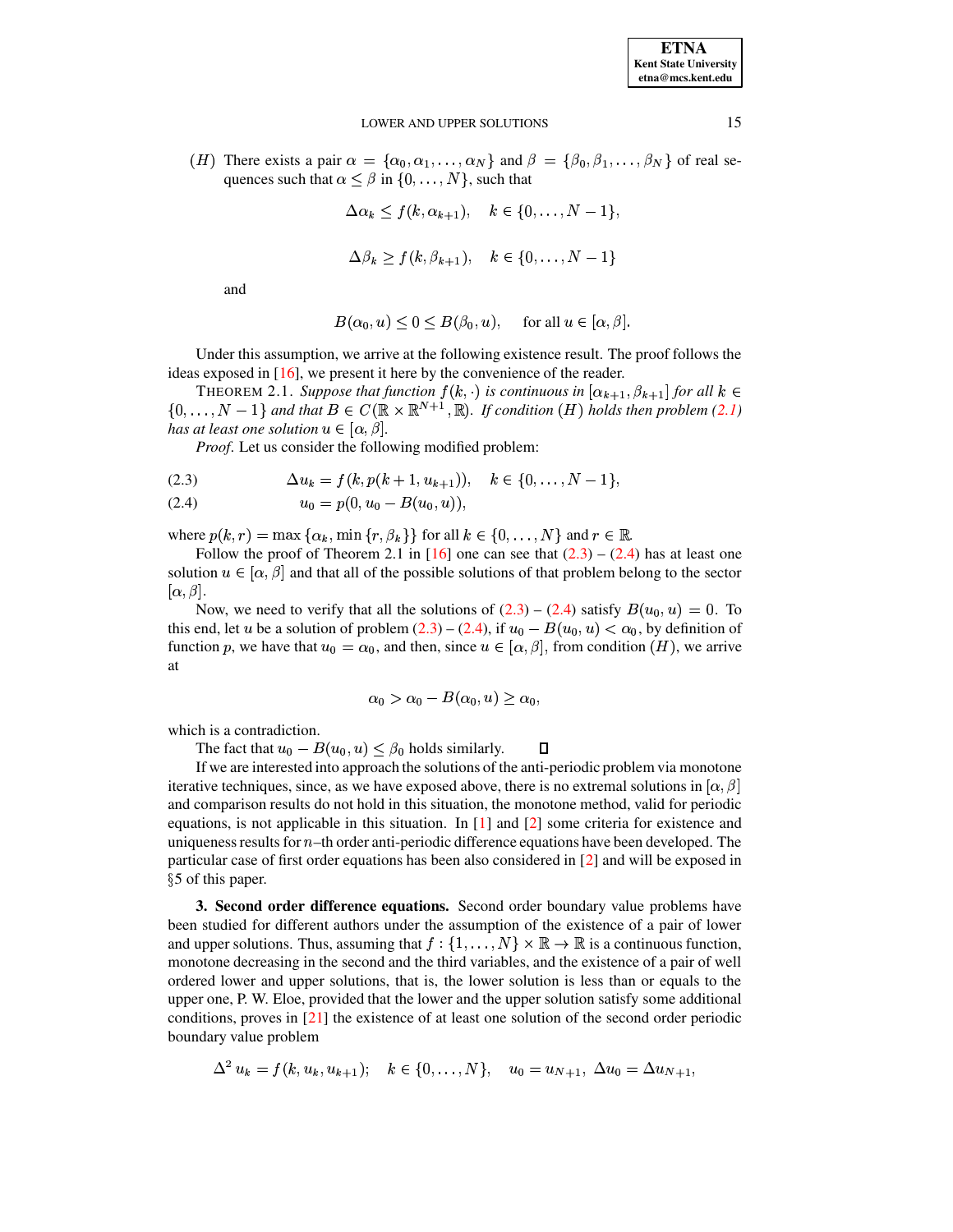in the sector  $[\alpha, \beta]$ .

F. Atici and the author prove in [\[4\]](#page-12-10) the existence of a solution of the second order periodic boundary value problem

<span id="page-3-0"></span>
$$
(3.1) \quad -\Delta^2 u_{k-1} + q_k u_k = f(k, u_k), \ k \in \{1, \ldots, N\}, \quad u_0 = u_N, \ \Delta u_0 = \Delta u_N,
$$

with  $q \geq 0$  and  $q \not\equiv 0$  in  $\{1, \ldots, N\}$ .

Here we define a lower solution  $\alpha$  as a vector in  $\mathbb{R}^{N+2}$  that satisfies

 $-\Delta^2\alpha_{k-1} + q_k\alpha_k \leq f(k,\alpha_k), \; k \in \{1,\ldots,N\}, \quad \alpha_0 = \alpha_N, \; \Delta\alpha_0 \geq \Delta\alpha_N.$ 

 $\beta$  will be an upper solution if the reversed inequalities hold.

These definitions are the natural adaptation to this case of the problem studied by P. W. Eloe in [\[21\]](#page-12-9).

In this case no monotony conditions are imposed in the continuous function  $f$ . In the proof, some properties of the Green's function related with the linear operator

$$
L_2\,u_k\equiv -\Delta^2 u_{k-1}+q_k\,u_k
$$

in the space of periodic functions

$$
S=\{u\equiv \{u_0,\ldots,u_{N+1}\}; \ u_0=u_N, \ \Delta u_0=\Delta u_N\},
$$

given by F. Atici and S. Guseinov in [\[6\]](#page-12-11), are used.

Due to the fact [\[6\]](#page-12-11) that the Green's function related with operator  $L_2$  has constant sign, it is also developed the monotone method, i. e., assuming a one - sided Lipschitz condition in funcion f, two monotone sequences that start at the lower solution  $\alpha$  and the upper solution  $\beta$  and converge to a solutions  $\varphi$  and  $\phi$ , are constructed; moreover every solution  $u \in [\alpha, \beta]$ of problem [\(3.1\)](#page-3-0) satisfies that  $\varphi \leq u \leq \phi$  in  $\{0, \ldots N + 1\}$ .

These kind of results have been applied by F. Atici, A. Cabada and V. Otero-Espinar in [\[5\]](#page-12-12), where, depending on the values of the real parameter  $\lambda$ , existence results for the following second order periodic boundary value problem are given

$$
-\Delta[p_{k-1}\Delta u_{k-1}] + q_k u_k = \lambda f(k, u_k), \quad k \in \{0, \ldots, N\},
$$
  

$$
u_0 = u_N, p_0 \Delta u_0 = p_N \Delta u_N.
$$

Other type of boundary conditions have been also considered. In [\[26\]](#page-12-13) Zhuang, Chen and Cheng study the Dirichlet boundary value problem

$$
\Delta^2 u_k + f(k, u_k) = 0, \quad k \in \{1, \dots, N\}, \quad u_0 = u_{N+1} = 0,
$$

and deduce the existence of a solution lying between a lower solution  $\alpha$  and an upper solution  $\beta$  such that  $\alpha \leq \beta$  of the Dirichlet problem. Here  $\alpha$  is a lower solution when it satisfies (the reversed inequalities for an upper solution  $\beta$ )

$$
\Delta^2 \alpha_{k-1} + f(k, \alpha_k) \ge 0, \quad k \in \{1, ..., N\}, \quad \alpha_0 \le 0, \ \alpha_{N+1} \le 0.
$$

Similar existence results are given by R. P. Agarwal and D. O'Regan in [\[3\]](#page-12-14). Moreover, assuming a one - sided Lipschitz condition in function  $f$ , the monotone method is also developed in  $[26]$ .

In [\[8\]](#page-12-15) is studied the second order difference equation with nonlinear functional boundary conditions

<span id="page-3-1"></span>(3.2) 
$$
-\Delta[\phi(\Delta u_k)] = f(k, u_{k+1}), \quad k \in \{0, ..., N-1\},
$$

$$
(3.3) \t B1(u0, u) = B2(u, uN+1) = 0,
$$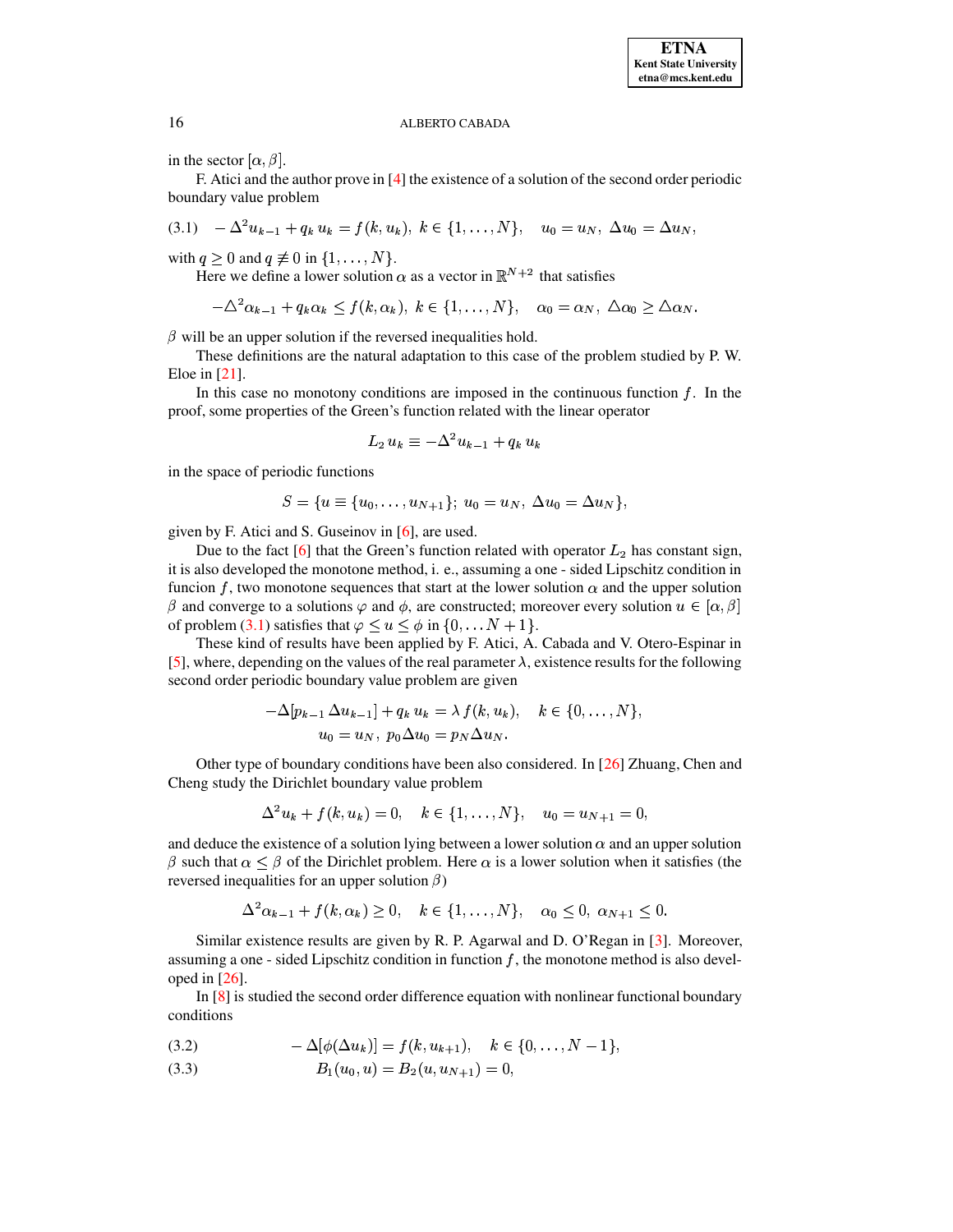| <b>ETNA</b>                  |
|------------------------------|
| <b>Kent State University</b> |
| etna@mcs.kent.edu            |

with f a continuous function,  $\phi : \mathbb{R} \longrightarrow \mathbb{R}$  continuous, strictly increasing and  $\phi(\mathbb{R}) = \mathbb{R}$ ,  $B_1 : \mathbb{R} \times \mathbb{R}^{N+2} \longrightarrow \mathbb{R}$  continuous and nondecreasing in the second variable and  $B_2$ :  $\mathbb{R}^{N+2} \times \mathbb{R} \longrightarrow \mathbb{R}$  continuous and nonincreasing in the first variable.

This kind of problems is known as  $\phi$  – Laplacian equation and arises in the theory of radial solutions for the p – Laplacian equation ( $\phi(x) = |x|^{p-2}$  x, p > 1) on an annular domain (see [\[20\]](#page-12-16), and references therein), and has been exhaustively studied recently for differential equations (see, for instance,  $[9, 17]$  $[9, 17]$  $[9, 17]$ ). This class of nonlinear boundary conditions allow functional depence of the solutions and include the Dirichlet,

$$
B_1(x,y)=-x,\quad B_2(x,y)=y,
$$

Neumann,

$$
B_1(x,y)=y_1-x,\quad B_2(x,y)=y-x_N
$$

and periodic boundary conditions

$$
B_1(x,y)=y_N-x,\quad B_2(x,y)=y-x_1,
$$

as particular cases.

Obviously, defining  $\phi$  as the identity, we have that every given result for problem [\(3.2\)](#page-3-1) – [\(3.3\)](#page-3-1) remains valid for second order difference equations. In that paper is proved an existence result of extremal solutions when  $\alpha \leq \beta$  without assuming monotony properties in function f. In this case we say that  $\alpha$  is a lower solution for problem [\(3.2\)](#page-3-1) – [\(3.3\)](#page-3-1) if it satisfies the following inequalities

$$
-\Delta[\phi(\Delta\alpha_k)] \le f(k,\alpha_{k+1}), \ k \in \{0,\ldots,N-1\}, \ B_1(\alpha_0,\alpha) \ge 0 \ge B_2(\alpha,\alpha_{N+1}).
$$

When  $f$  satisfies a one - sided Lipschitz condition, the monotone iterative technique is developed. These results generalize previous given results and some of them have been applied in [\[12\]](#page-12-19) to deduce existence results in presence of lower and upper solutions for the functional  $\phi$ – Laplacian problem with periodic boundary value conditions

$$
-\Delta[\phi(\Delta u_k)] + q_{k+1}u_{k+1} = g(k, u_{k+1}, u), \qquad k \in \{0, ..., N-1\},
$$
  

$$
u_0 = u_N, \quad \Delta u_0 = \Delta u_N,
$$

with  $q > 0$  in  $\{1, \ldots, N\}$  and  $g: \{1, \ldots, N\} \times \mathbb{R} \times \mathbb{R}^{N+2} \to \mathbb{R}$  nondecreasing and discontinuous in the third variable. In this case the techniques developed by S. Heikkilä and V. Laksmikantham in the monograph [\[24\]](#page-12-20) are the fundamental tools.

Nonlinear boundary value problemsfor second order difference equations have been also considered by D. Franco, D. O'Regan and J. Perán in [\[23\]](#page-12-7), where is considered the problem

$$
\Delta^2 u_{k-1} + f(k, u_k) = 0, \qquad k \in \{1, \dots, N\},
$$
  

$$
g(u_0, u_{N+1}) = h(u_0, u_{N+1}) = 0.
$$

The authors introduce the concept of coupled lower and upper solutions as a pair of vectors in  $\mathbb{R}^{N+2}$ ,  $\alpha$  and  $\beta$ , such that  $\alpha \leq \beta$  and

$$
\Delta^2 \alpha_{k-1} + f(k, \alpha_k) \geq 0 \geq \Delta^2 \beta_{k-1} + f(k, \beta_k), \quad k \in \{1, \ldots, N\},\
$$

with

$$
\max\{g(\beta_0, \beta_{N+1}), g(\beta_0, \alpha_{N+1})\} \le 0,
$$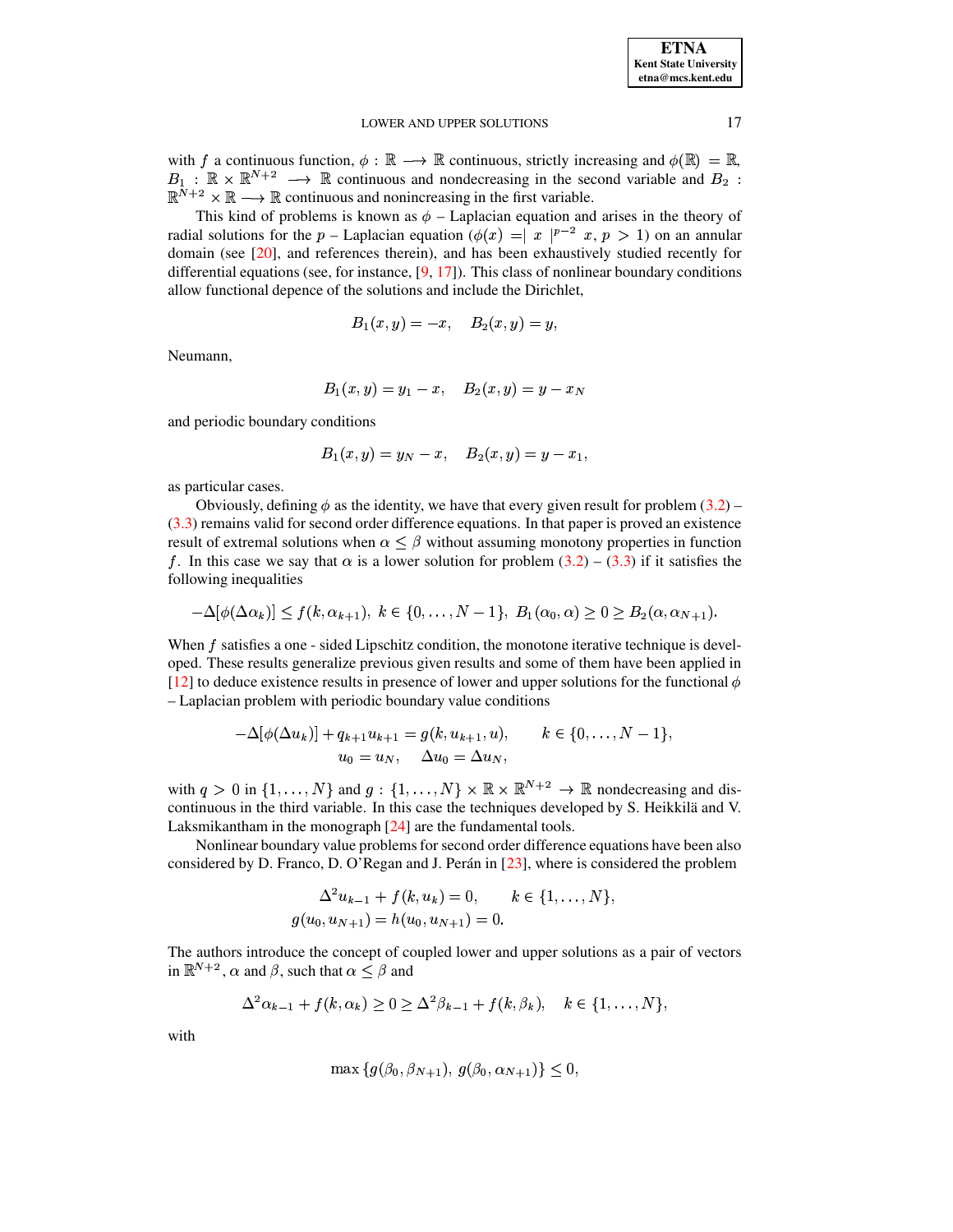$$
\min \{ g(\alpha_0, \alpha_{N+1}), g(\alpha_0, \beta_{N+1}) \} \ge 0,
$$
  

$$
\max \{ h(\beta_0, \beta_{N+1}), h(\alpha_0, \beta_{N+1}) \} \le 0,
$$
  

$$
\min \{ h(\alpha_0, \alpha_{N+1}), h(\beta_0, \alpha_{N+1}) \} \ge 0.
$$

In this case it is proved that if functions  $g(\alpha_0, \cdot), g(\beta_0, \cdot), h(\cdot, \alpha_{N+1})$  and  $h(\cdot, \beta_{N+1})$  are monotone (nonincreasing or nondecreasing), then there exists at least one solution in  $[\alpha, \beta]$ of the treated problem.

In this definition of coupled lower and uppersolutions are included both functions, unless the four previous functions was nondecreasing.

The non usual case, in which the lower solution  $\alpha$  is bigger than or equals to the upper solution  $\beta$ , has been aborded in different papers. In this case the existence results follow directly from the monotone iterative techniques. In [\[13\]](#page-12-21), A. Cabada and V. Otero-Espinar study the  $\phi$ -Laplacian problem

$$
-\Delta[\phi(\Delta u_k)] = f(k, u_{k+1}), \ k \in \{0, \dots, N-1\}.
$$

There, under suitable conditions in functions  $\phi$  and f, some results of existence of extremal solutions are given for Neumann and peridic boundary value problems.

An exhaustive study of the second order Neumann boundary value problem

$$
u_{k+2}=f(k,u_k,u_{k+1}),\;k\in\{0,\ldots,N-1\};\quad \Delta u_0=A,\;\Delta u_N=B,
$$

has been done in [\[14\]](#page-12-22), where comparison results for the second order linear operator

$$
L[\gamma,\mu]=u_{k+2}-2\,\gamma\,u_{k+1}+\mu\,u_k,
$$

in the set

$$
W_N = \{ u \in \mathbb{R}^{N+2}; \ \Delta u_0 \ge 0 \ge \Delta u_N \},
$$

are given.

**4. Higher order equations.** As we have seen in the previous sections, the study of first and second order difference equations give us the existence of solutions lying between a pair of well ordered lower and upper solutions. The main arguments to enssure the location of the solutions are the oscillation properties. When  $\alpha$  and  $\beta$  are given in the reversed order for first and second order problems or if we consider equations of order  $n \geq 3$ , this kind of techniques are insufficient to conclude the location of solutions. In this situation we must use iterative techniques to derive existence and approximation of solutions. This class of techniques has been applied to  $n$ -th order periodic equations in [\[14,](#page-12-22) [15\]](#page-12-23) and for  $n$ -th order anti-periodic ones in [\[1,](#page-12-8) [2\]](#page-12-6).

<span id="page-5-0"></span>For the periodic case, the following existence and approximation result is proved in [\[14\]](#page-12-22). THEOREM 4.1. Let  $f : \{0, \ldots, N-1\} \times \mathbb{R}^{n+1} \rightarrow \mathbb{R}$  be a continuous function and  $\lambda_i \in \mathbb{R}$ ,  $i = 0, \ldots, n-1$ , given. Suppose that there exist  $\alpha = {\alpha_0, \alpha_1, \ldots, \alpha_{N+n-1}}$  and  $\beta = {\beta_0, \beta_1, \ldots, \beta_{N+n-1}}$ , satisfying  $\alpha \leq \beta$  and

$$
\alpha_{k+n} \le f(k, \alpha_k, \alpha_{k+1}, \dots, \alpha_{k+n}), \quad k \in \{0, \dots, N-1\},
$$
  
\n
$$
\alpha_i - \alpha_{N+i} = \lambda_i, \quad i = 0, \dots, n-2,
$$
  
\n
$$
\alpha_{n-1} - \alpha_{N+n-1} \le \lambda_{n-1}
$$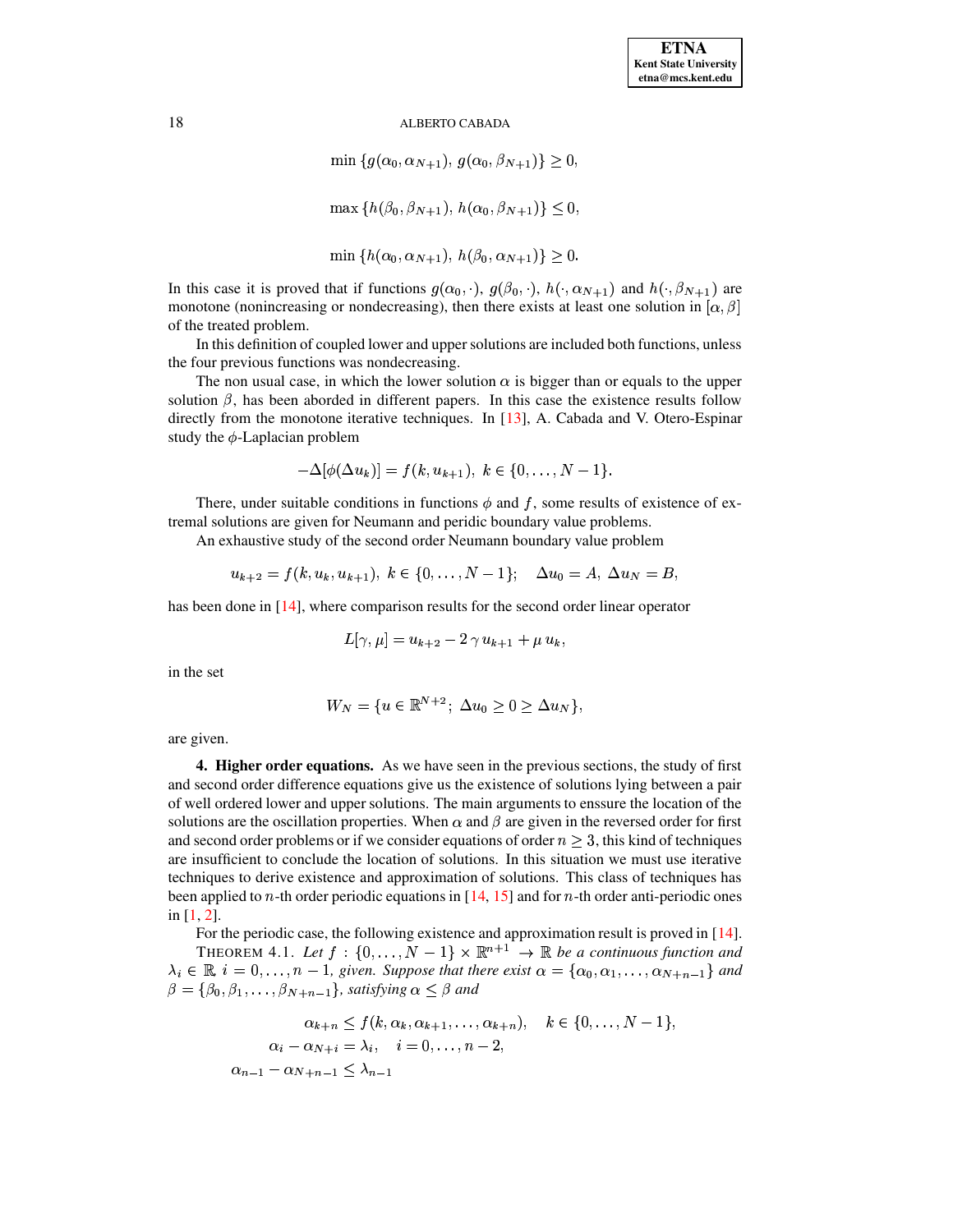and

$$
\beta_{k+n} \ge f(k, \beta_k, \beta_{k+1}, \dots, \beta_{k+n}), \quad k \in \{0, \dots, N-1\},
$$
  

$$
\beta_i - \beta_{N+i} = \lambda_i, \quad i = 0, \dots, n-2,
$$
  

$$
\beta_{n-1} - \beta_{N+n-1} \ge \lambda_{n-1}.
$$

 $\mathcal{L}$ 

If function f satisfies the following condition  $(H_1)$  There exists  $\{M_0, \ldots, M_n\} \in \mathbb{R}^{n+1}$  such that

$$
f(k, x_0, \ldots, x_n) + \sum_{i=0}^n M_i x_i \le f(k, y_0, \ldots, y_n) + \sum_{i=0}^n M_i y_i,
$$

for all  $k \in \{0, ..., N-1\}$  and  $\alpha_{k+i} \leq x_i \leq y_i \leq \beta_{k+i}, \quad i = 0, ..., n$ , for some  $M_0, \ldots, M_n \in \mathbb{R}$  for which it is satisfied that if

$$
u \in \{u \in \mathbb{R}^{N+n}; u_i = u_{N+i}, i = 0, \dots, n-2, u_{n-1} \ge u_{N+n-1}\}
$$

and

$$
T_n[M_0,\ldots,M_n]u_k \equiv u_{k+n} + \sum_{i=0}^n M_i u_{k+i} \ge 0 \text{ in } \{0,\ldots,N-1\}
$$

then  $u \ge 0$  in  $\{0, \ldots, N+n-1\}$ .

Then there exist two monotone sequences in  $\mathbb{R}^{N+n}$ ,  $\{a_m\}$  and  $\{b_m\}$  with  $a_0 = \alpha$  and  $b_0 = \beta$ , which converge pointwise to the extremal solutions in  $[\alpha, \beta]$  of problem

$$
(P_n)\begin{cases}u_{k+n} = f(k, u_k, u_{k+1}, \dots, u_{k+n}), & k \in \{0, \dots, N-1\},\\u_i - u_{N+i} = \lambda_i, & i = 0, \dots, n-1.\end{cases}
$$

*Proof.* For each  $\eta \in [\alpha, \beta]$ , we consider the following linear problem:

$$
(P_{\eta})\left\{\n\begin{array}{lll}\nT_n[M_0, \ldots, M_n]u_k & = & f(k, \eta_k, \eta_{k+1}, \ldots, \eta_{k+n}) + \\
& & + \sum_{i=0}^n M_i \eta_{k+i}, \quad k \in \{0, \ldots, N-1\}, \\
u_i - u_{N+i} & = & \lambda_i, \quad i = 0, \ldots, n-1.\n\end{array}\n\right.
$$

It is not difficult to verify that problem  $(P_n)$  admits a unique solution u for each  $\eta$  given. From condition  $(H_1)$  and the definition of  $\alpha$  and  $\beta$ , we have that

$$
T_n[M_0, ..., M_n](u - \alpha) \ge 0
$$
 on  $\{0, ..., N-1\}$ 

and we conclude that  $u \ge \alpha$  on  $\{0, \ldots, N + n - 1\}$ .

On the other hand, let  $u_i$ ,  $i = 1, 2$ , be the unique solutions of problem  $(P_{\eta_i})$ , with  $\eta_1 \leq \eta_2$  on  $\{0, \ldots, N+n-1\}$ . We know that

$$
T_n[M_0,\ldots,M_n](u_2-u_1)\geq 0
$$
 on  $\{0,\ldots,N-1\}$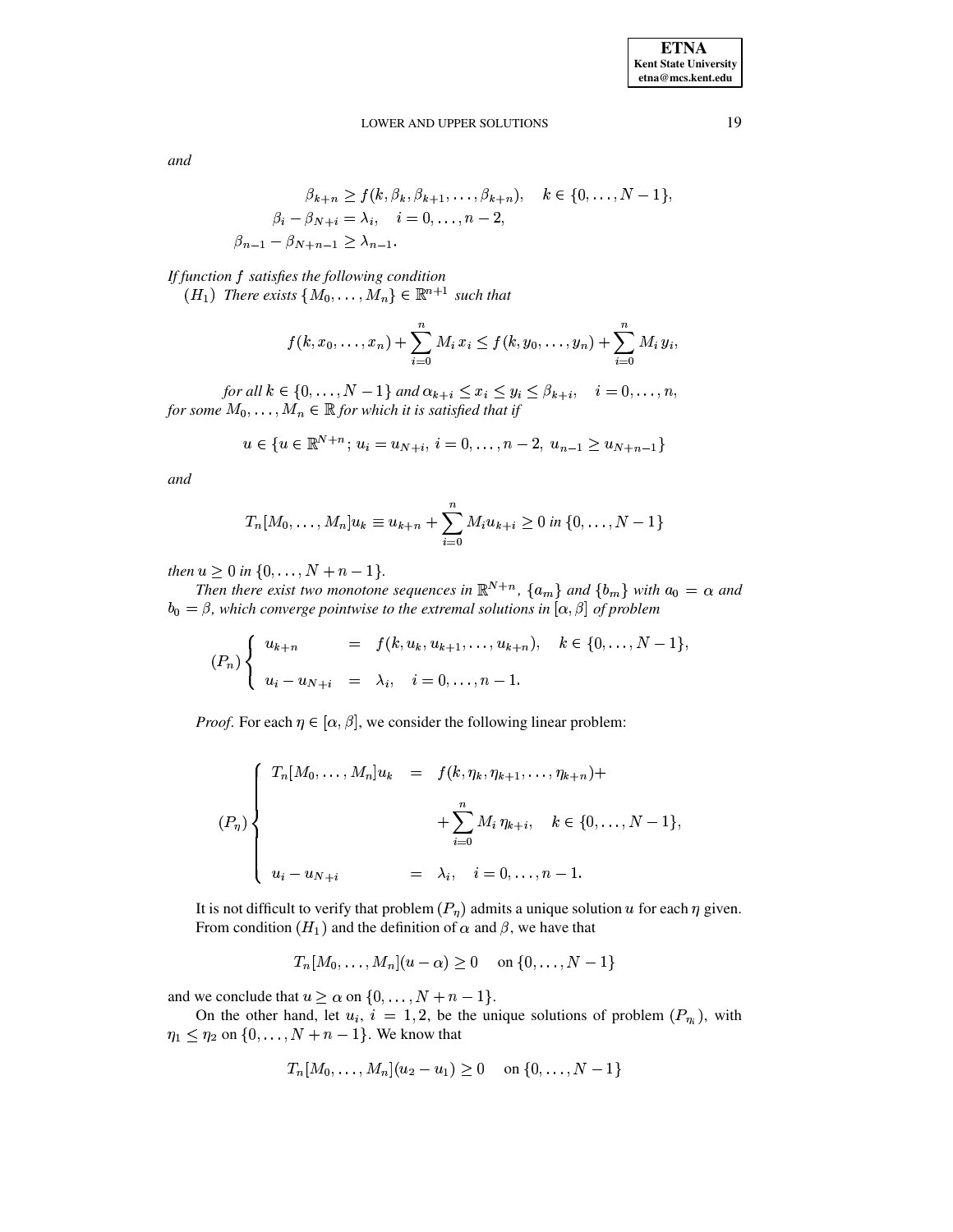and then  $u_2 \ge u_1$  on  $\{0, ..., N + n - 1\}$ .

The sequences  $\{a_m\}$  and  $\{b_m\}$  are obtained by recurrence:  $a_0 = \alpha$ ,  $b_0 = \beta$  and  $a_m$  and  $b_m$  are given as the unique solutions of  $(P_{a_{m-1}})$  and  $(P_{b_{m-1}})$  respectively.  $\Box$ 

It is important to note that in the proof of the previous result is fundamental the study of the Green's function related with operator  $T_n[M_0,\ldots,M_n]$  and, more concisely, with the values of the parameters  $M_i$  for which such Green's function has constant sign. In [15], a formula to obtain such function is given. Using this expression, optimal estimates for first and second order equations are obtained. This study has been continued in  $[11]$ , where, using those optimal estimates together with the expression of the  $n$ -th order linear operator

$$
T_n[M]u_k \equiv \Delta^n u_k + M u_k
$$

as a composition of suitable first and second order operators, the following result is proved for problem

$$
(P)\begin{cases} \Delta^n u_k = f(k, u_k), & k \in \{0, \ldots, N-1\}, \\ u_i = u_{N+i}, & i = 0, \ldots, n-1. \end{cases}
$$

THEOREM 4.2. Let  $f : \{0, \ldots, N-1\} \times \mathbb{R} \to \mathbb{R}$  be a continuous function. Suppose that there exist  $\alpha \leq \beta$  satisfying

$$
\Delta^n \alpha_k \le f(k, \alpha_k), \quad k \in \{0, \dots, N-1\},
$$
  
\n
$$
\alpha_i - \alpha_{N+i} = 0, \quad i = 0, \dots, n-2,
$$
  
\n
$$
\alpha_{n-1} - \alpha_{N+n-1} \le 0
$$

and

$$
\Delta^n \beta_k \ge f(k, \beta_k), \quad k \in \{0, \dots, N-1\},
$$
  

$$
\beta_i - \beta_{N+i} = 0, \quad i = 0, \dots, n-2,
$$
  

$$
\beta_{n-1} - \beta_{N+n-1} \ge 0.
$$

If f satisfies condition  $(H_1)$  (with obvious notation) for some  $M > 0$  such that

$$
M \leq \left[ \frac{\tan \frac{\pi}{N}}{(1 + \tan \frac{\pi}{N}) \cos \frac{\pi}{n}} \right]^n, when n = 4p, p \in \{1, 2, \ldots\},
$$
  

$$
M \leq \left[ \frac{\tan \frac{\pi}{N}}{1 + \tan \frac{\pi}{N} \cos \frac{\pi}{n}} \right]^n, if n = 2 + 4p, p \in \{0, 1, \ldots\},
$$
  
or 
$$
M \leq \left[ \frac{\tan \frac{\pi}{N}}{\tan \frac{\pi}{N} \cos \frac{2\pi}{n} + \cos \frac{\pi}{2n}} \right]^n \text{ if } n \text{ odd.}
$$

Then there exist two monotone sequences in  $\mathbb{R}^{N+n}$ ,  $\{a_m\}$  and  $\{b_m\}$  with  $a_0 = \alpha$  and  $b_0 = \beta$ , which converge pointwise to the extremal solutions in  $[\alpha, \beta]$  of problem (P).

If we are interested into approach the solutions of the anti-periodic problem

$$
(AP_n)\begin{cases}L_n u_k = f(k, u_k, u_{k+1}, \dots, u_{k+n}), & k \in \{0, \dots, N-1\},\\u_i = -u_{N+i}, & i = 0, \dots, n-1,\end{cases}
$$

with  $L_n$  a n-th order linear operator, it is not possible, as we have noted before, to ensure existence of extremal solutions and, obviously, the Green's function associated to operator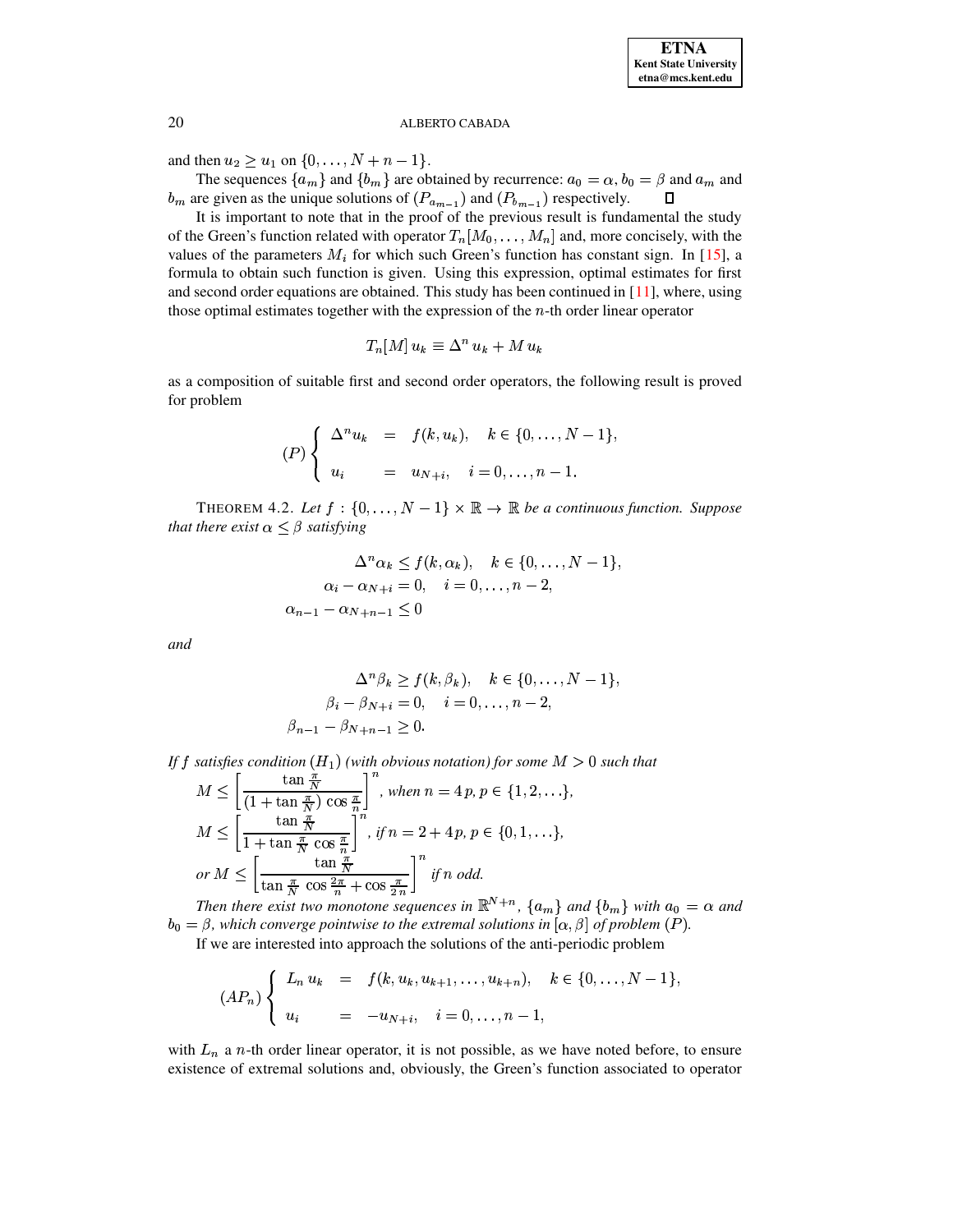$T_n[M_0,\ldots,M_n]$  in the set of anti-periodic functions changes sign. Is for this that the development given for periodic equations does not hold in this new situation. J. J. Nieto and the author present in [10] the concept of coupled lower and upper solutions for an abstract Hilbert-Schmith operator and deduce existence and uniqueness results for some ordinary differential equations. Under this point of view, existence and uniqueness results for anti-periodic difference equations have been obtained in [2] where, for any choice of  $(K_0, \ldots, K_n) \in \mathbb{R}^{n+1}$ , the following equivalent problem is considered

$$
S_n[K_0, \ldots, K_n] u_k \equiv L_n u_k + \sum_{i=0}^n K_i u_{k+i} = f(k, u_k, u_{k+1}, \ldots, u_{k+n}) + \sum_{i=0}^n K_i u_{k+i},
$$
  

$$
u_i = -u_{N+i}, \quad i = 0, \ldots, n-1.
$$

If  $S_n^{-1}[K_0,\ldots,K_n]$  exists in the set

<span id="page-8-0"></span>(4.1) 
$$
D_n = \{u \in \mathbb{R}^{N+n} | u_i = -u_{N+i}, i = 0, \ldots, n-1\},\
$$

defining for any  $\eta \in \mathbb{R}^{P+n}$ , the operators

$$
A_n^+[K]\,\eta_k = \sum_{j=0}^{N-1} G_K^+(k,j) \left(P\,\eta_j + \sum_{i=0}^n K_i\,\eta_{j+i}\right)
$$

and

$$
A_n^{-}[K]\,\eta_k = \sum_{j=0}^{N-1} G_K^{-}(k,j) \left( P \,\eta_j + \sum_{i=0}^n K_i \,\eta_{j+i} \right).
$$

Where  $G_K(k, j)$  is the Green's function associated with the operator  $S_n^{-1}[K_0, \ldots, K_n]$ , P is the superposition operator induced by the nonlinear function

$$
f: \{0, \ldots, N-1\} \times \mathbb{R}^{n+1} \to \mathbb{R}
$$

 $G_K^+(k,j) = \max \{ G_K(k,j), 0 \} \ge 0$  and  $G_K^-(k,j) = - \min \{ G_K(k,j), 0 \} \ge 0$ . It is clear that the solutions of problem  $AP_n$  are the fixed points of the operator

$$
A_n[K] = A_n^+[K] - A_n^-[K] \quad \text{in } \mathbb{R}^{N+n}
$$

Now, given  $\alpha, \beta \in \mathbb{R}^{N+n}$ , such that  $\alpha \leq \beta$  on  $\{0, ..., N+n-1\}$ , we say that  $\alpha$  and  $\beta$ are coupled lower and upper solutions of  $(AP_n)$  if  $S_n^{-1}[K_0, \ldots, K_n]$  exists in  $D_n$  and the inequalities

$$
\alpha_k \le A_n^+[K] \alpha_k - A_n^-[K] \beta_k, \qquad k \in \{0, \ldots, N+n-1\}
$$

and

$$
\beta_k \ge A_n^+[K]\beta_k - A_n^-[K]\alpha_k, \qquad k \in \{0, \ldots, N+n-1\},\
$$

hold for some  $K = (K_0, \ldots, K_n) \in \mathbb{R}^{n+1}$ .

Note that in this case we do not impose any additional conditions on  $\alpha$  and  $\beta$  on the boundary of  $\{0, ..., N + n - 1\}$ . One can verify, see [2], that this definition covers the definition of related lower and upper solutions for first order anti-periodic equations.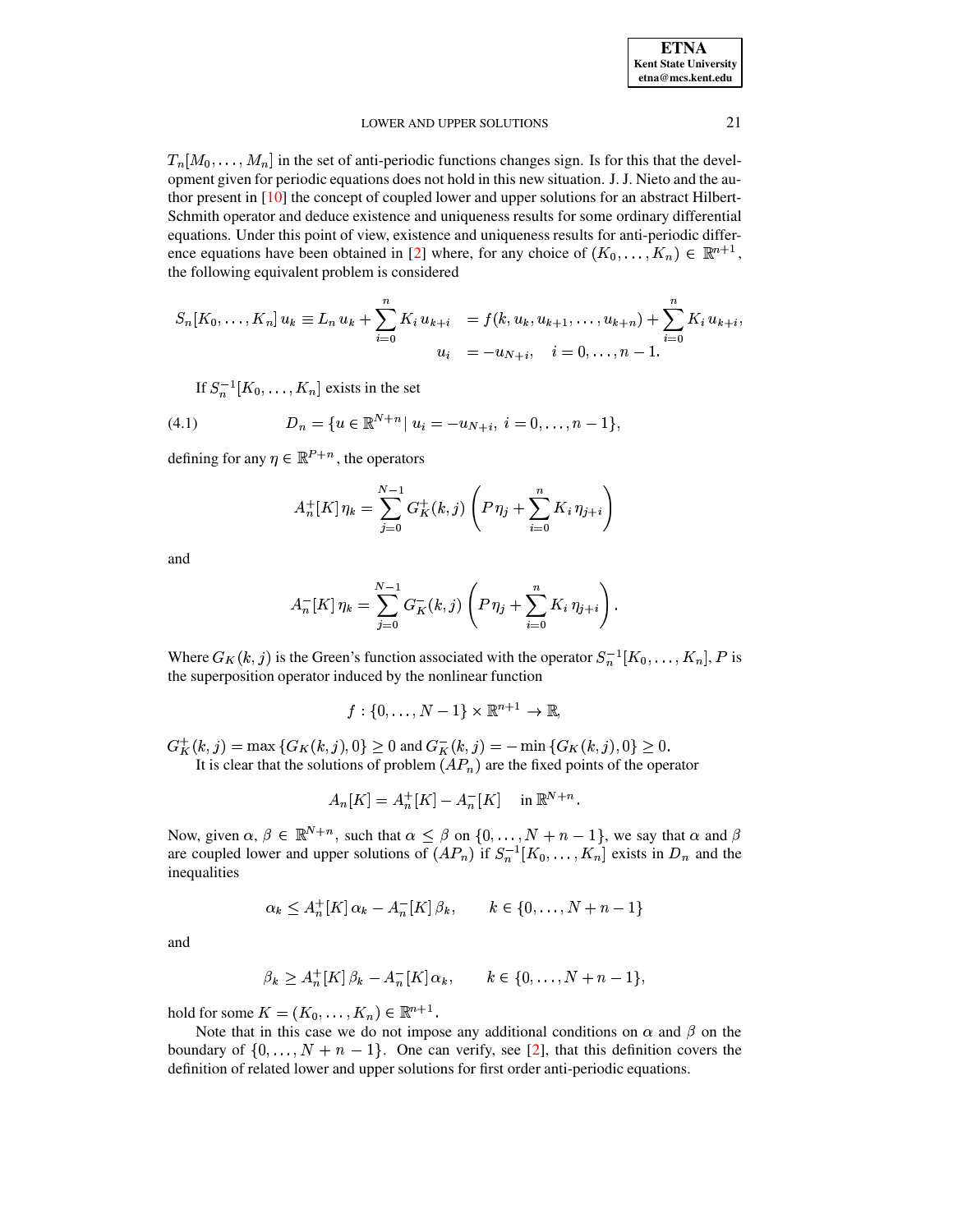Thus, it is proved in  $[2]$  the following result.

<span id="page-9-0"></span>THEOREM 4.3. Suppose that there exists a pair of coupled lower and upper solutions of  $(AP_n)$  for some  $K = (K_0, \ldots, K_n) \in \mathbb{R}^{n+1}$ . If f is a continuous function that satisfies the inequalities

$$
-\sum_{i=0}^{n} K_i (v_{k+i} - u_{k+i}) \le
$$
  

$$
f(k, v_k, v_{k+1}, \dots, v_{k+n}) - f(k, u_k, u_{k+1}, \dots, u_{k+n})
$$
  

$$
\leq \sum_{i=0}^{n} (M_i - K_i) (v_{k+i} - u_{k+i}),
$$

for all  $k \in \{0, ..., N-1\}$ , for every  $u, v \in \mathbb{R}^{N+n}$  such that  $\alpha \le u \le v \le \beta$  in  $\{0, ..., N+1\}$  $n-1$  and  $M_i \geq 0$ ,  $i = 0, \ldots, n$ , such that

$$
\left(\sum_{i=0}^n M_i\right) \max_{k \in \{0, \ldots, N+n-1\}} \left\{\sum_{j=0}^{N-1} |G_K(k,j)|\right\} < 1,
$$

then  $(AP_n)$  has a unique solution in  $[\alpha, \beta]$ .

Proof. Define the operator:

$$
B[K] : [\alpha, \beta] \times [\alpha, \beta] \to \mathbb{R}^{N+n}
$$

as

$$
B[K](\eta, \xi) = A_n^+[K]\eta - A_n^-[K]\xi.
$$

One can verify that

$$
B[K]([\alpha, \beta] \times [\alpha, \beta]) \subset [\alpha, \beta],
$$

and that

if 
$$
\alpha \leq \eta_1 \leq \eta_2 \leq \beta
$$
 and  $\alpha \leq \xi_2 \leq \xi_1 \leq \beta$ , then  $B[K](\eta_1, \xi_1) \leq B[K](\eta_2, \xi_2)$ .  
Defining  $\varphi_0 = \alpha$ ,  $\psi_0 = \beta$ ,  $\varphi_m = B[K](\varphi_{m-1}, \psi_{m-1})$  and  $\psi_m = B[K](\psi_{m-1}, \varphi_{m-1})$ ,  
we construct two monotone convergent sequences  $\{\varphi_n\} \nearrow \varphi$  and  $\{\Psi_n\} \searrow \Psi$ , such that

$$
\varphi = A_n^+[K]\varphi - A_n^-[K]\psi \text{ and } \psi = A_n^+[K]\psi - A_n^-[K]\varphi
$$

Now, from the inequality

$$
\|\psi - \varphi\| \le \|\psi - \varphi\| \quad (\sum_{i=0}^n M_i) \quad \|\sum_{j=0}^{N-1} |G_K(k,j)| \, \|,
$$

we conclude that  $\psi \equiv \varphi$  is the unique solution of  $(AP_n)$  in  $[\alpha, \beta]$ .  $\Box$ 

5. First and second order anti-periodic problems. As we have seen in the previous section, to give existence and uniqueness results for anti-periodic problems we must to study the Green's function related with operator  $S_n[M_0, \ldots, M_n]$ . To do it, it is obtained in [2] the following expression for the Green's function of anti-periodic equations.

<span id="page-9-1"></span>THEOREM 5.1. Let  $K_0, \ldots, K_{n-1} \in \mathbb{R}$  be fixed such that there exists the operator  $T_n^{-1}[K_0,\ldots,K_{n-1},0]$  in  $D_n$   $(T_n[M_0,\ldots,M_n]$  defined in Theorem 4.1 and  $D_n$  given in  $(4.1)$ ). Then, if the following problem

$$
T_n[K_0, \ldots, K_{n-1}, 0] u_k = \sigma_k, \qquad k \in \{0, \ldots, N-1\},
$$
  

$$
u_i = -u_{N+i}, \qquad i = 0, \ldots, n-1,
$$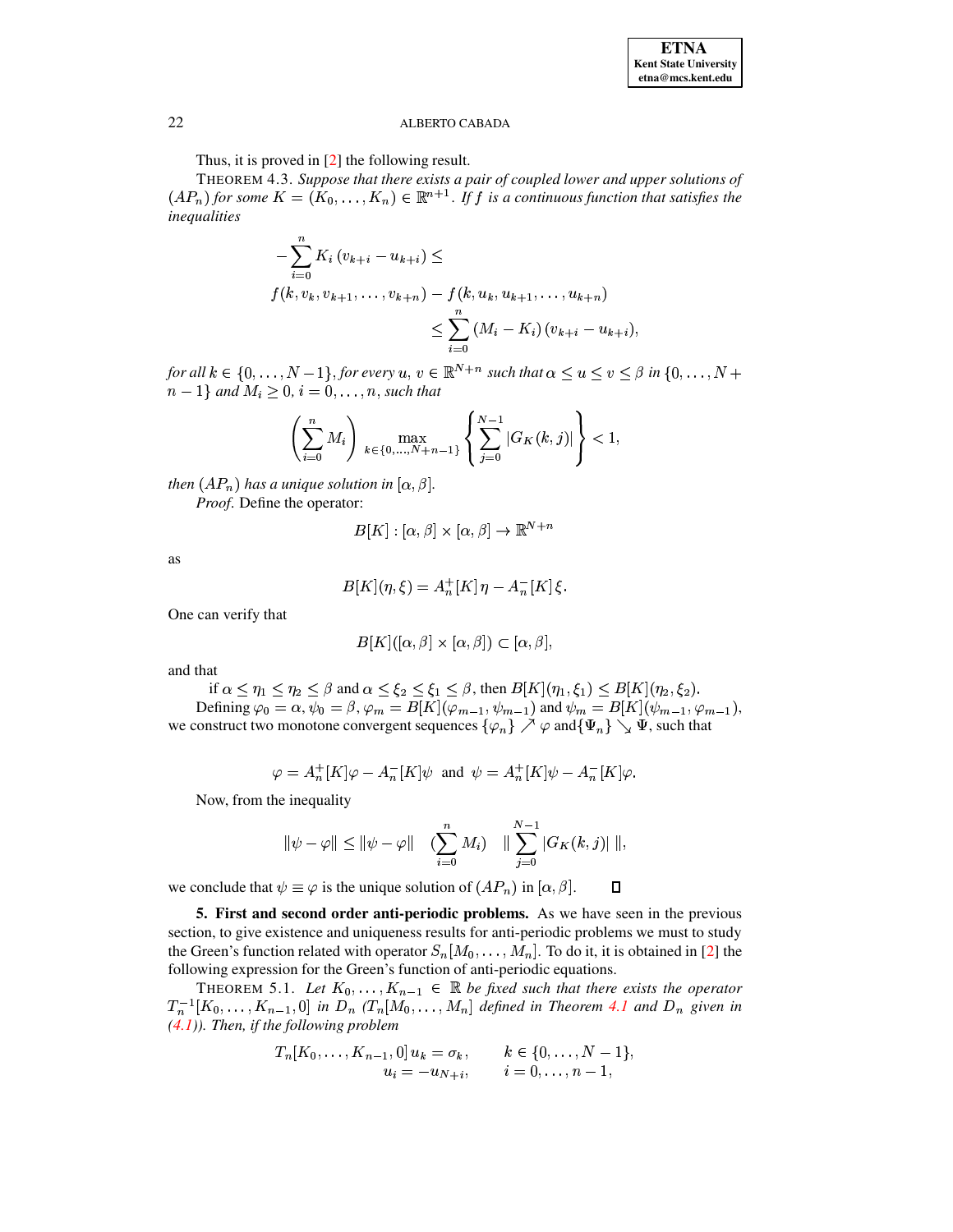has a unique solution for every  $\sigma \in \mathbb{R}^N$ , it is given by

$$
u_k = \sum_{j=0}^{N-1} G_K(k,j) \sigma_j \text{ for all } k \in \{0,\ldots,N+n-1\},
$$

where  $G_K$ : {0, ...,  $N + n - 1$ }  $\times$  {0, ...,  $N - 1$ }  $\rightarrow \mathbb{R}$  satisfies

<span id="page-10-1"></span>(5.1) 
$$
G_K(k, j) = \begin{cases} z_{k-j-1}, & \text{if } 0 \le j \le k-1, \\ -z_{N+k-j-1}, & \text{if } k \le j \le N-1 \end{cases}
$$

and  $z$  is the unique solution of

$$
T_n[K_0, \ldots, K_{n-1}, 0] z_k = 0; k \ge 0,
$$
  
\n
$$
z_i + z_{N+i} = 0; i = 0, \ldots, n-2,
$$
  
\n
$$
z_{n-1} + z_{N+n-1} = 1.
$$

Using this expression and defining the following constant

<span id="page-10-0"></span>(5.2) 
$$
L_K = \begin{cases} \frac{(1+K)^N - 1}{(1 + (1+K)^N)K}, & \text{if } K > -1 \text{ and } K \neq 0; \\ 1, & \text{if } K = -1; \\ \frac{N}{2}, & \text{if } K = -2 \text{ and } N \text{ even; or } K = 0; \\ \frac{1}{|2+K|}, & \text{if } K < -1 \text{ and } N \text{ odd}; \\ \frac{1 - (1+K)^N}{(1 + (1+K)^N)(2+K)}, & \text{if } K < -1 \text{ and } N \text{ even}, \end{cases}
$$

the following two existence and uniqueness results for first order anti-periodic difference equations have been proved in [2].

THEOREM 5.2. Assume that there exist coupled lower and upper solutions of

$$
\Delta x_k = f(k, x_{k+1}), \quad k \in \{0, \ldots, N-1\}; \qquad x_0 = -x_N,
$$

for  $K \neq -2$  whenever N is odd, or  $K \neq -1$ . If f is a continuous function that satisfies the inequalities

$$
-K(x - y) \le f(k, x) - f(k, y) \le (M - K)(x - y),
$$

for every x,  $y \in \mathbb{R}$  such that  $\alpha_{k+1} \leq y \leq x \leq \beta_{k+1}$ ,  $k \in \{0, ..., N-1\}$  and  $M \geq 0$  such that M  $L_K$  < 1 ( $L_K$  given in (5.2)), then this problem has a unique solution in [ $\alpha, \beta$ ].

THEOREM 5.3. Assume that there exist coupled lower and upper solutions of

$$
-\Delta x_k = f(k, x_k), \ k \in \{0, \ldots, N-1\}; \qquad x_0 = -x_N,
$$

for  $K \neq -2$  whenever N is odd. If f is a continuous function that satisfies the inequalities

$$
-K(x - y) \le f(k, x) - f(k, y) \le (M - K)(x - y),
$$

for every x,  $y \in \mathbb{R}$  such that  $\alpha_k \leq y \leq x \leq \beta_k$ ,  $k \in \{0, ..., N-1\}$  and  $M \geq 0$  such that  $ML_K$  < 1 ( $L_K$  given in (5.2)), then this problem has a unique solution in [ $\alpha$ ,  $\beta$ ].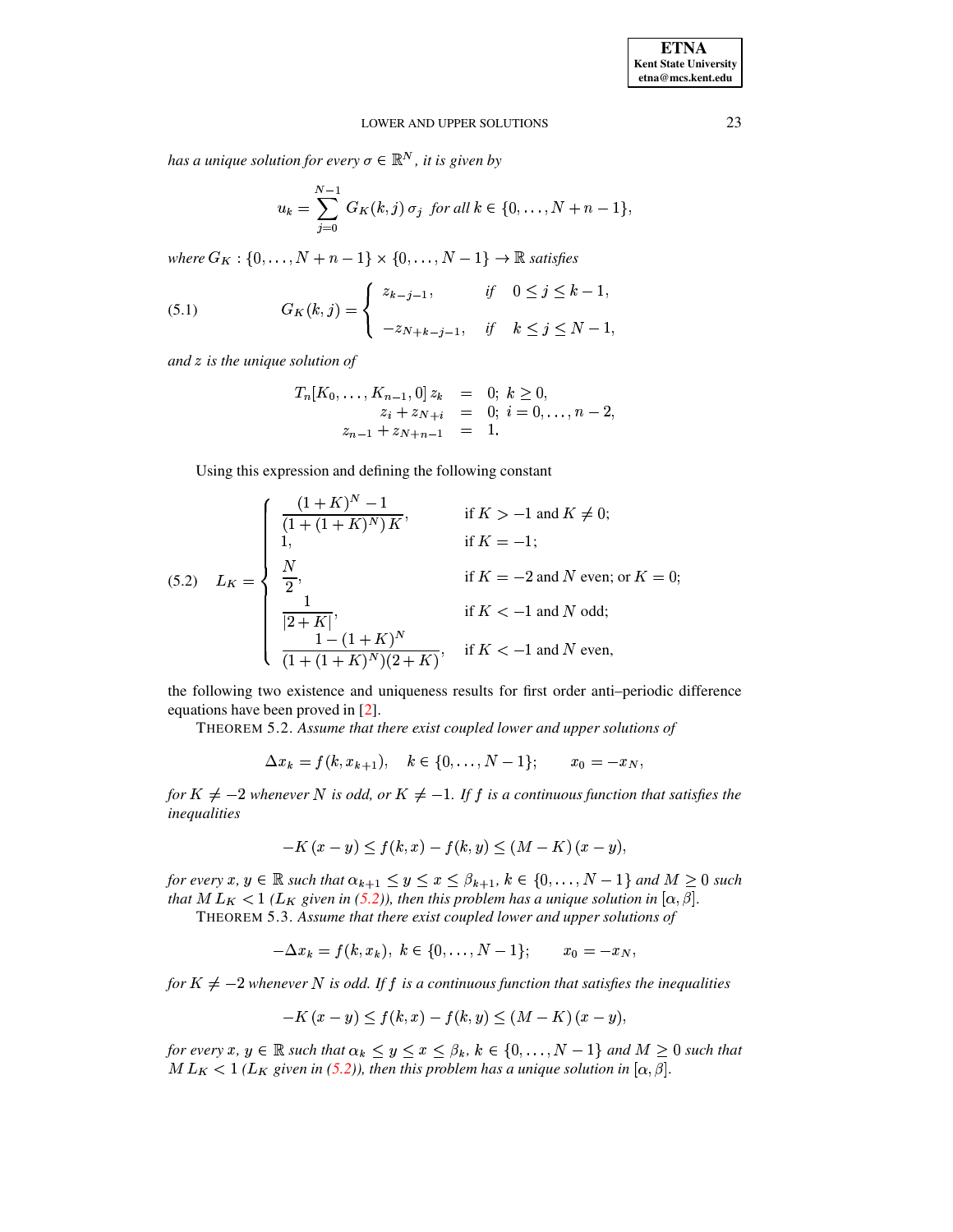If we consider the second order difference equation

<span id="page-11-0"></span>
$$
(5.3) - u(k+2) = f(k, u_k), \quad k \in \{0, \ldots, N-1\}; \qquad u_0 = -u_N, \ u_1 = -u_{N+1},
$$

we can prove, by using Theorem [4.3,](#page-9-0) the existence of a unique solution in the sector formed by a pair of coupled lower and upper solutions. To this end we must solve the following linear problem for some  $K > 0$ 

$$
-u(k+2)+K^2\,u_k=\sigma_k,\;k\in\{0,\ldots,N-1\},\quad u_0=-u_N,\,u_1=-u_{N+1}.
$$

In this case, function  $z$  introduced in Theorem [5.1](#page-9-1) is given by this expression when  $K\neq 1$ 

$$
z_k = \begin{cases} 0, & \text{if } k \text{ and } N \text{ are even;}\\ -\frac{K^{k-1}}{1 + K^N}, & \text{if } k \text{ is odd and } N \text{ is even;}\\ -\frac{K^{N+k-1}}{K^{2N}-1}, & \text{if } k \text{ is even and } N \text{ is odd;}\\ \frac{K^{k-1}}{K^{2N}-1}, & \text{if } k \text{ and } N \text{ are odd;} \end{cases}
$$

and

$$
z_k = \begin{cases} 0, & \text{if } k \text{ and } N \text{ are even;}\\ -1/2, & \text{if } k \text{ is odd and } N \text{ is even;}\\ 1/2, & \text{if } k \text{ is even and } N \text{ is odd;}\\ -1/2, & \text{if } k \text{ and } N \text{ are odd;} \end{cases}
$$

when  $K=1$ .

As consequence, from the identity [\(5.1\)](#page-10-1), one can verify that the Green's function  $G_{K^2}$ satisfies that

<span id="page-11-1"></span>(5.4) 
$$
R_K = \sum_{j=0}^{N-1} |G_{K^2}(k,j)| = \begin{cases} \frac{|K^N - 1|}{(K^N + 1)|K^2 - 1|}, & \text{if } N \text{ is even,} \\ \frac{1}{|K^2 - 1|}, & \text{if } N \text{ is odd,} \end{cases}
$$

when  $K \neq 1$ , and

<span id="page-11-2"></span>(5.5) 
$$
R_K = \sum_{j=0}^{N-1} |G_{K^2}(k,j)| = \begin{cases} \frac{N}{4}, & \text{if } k \text{ and } N \text{ are even,} \\ \frac{N+1}{4}, & \text{if } k \text{ is odd and } N \text{ is even,} \\ \frac{N}{2}, & \text{if } N \text{ is odd,} \end{cases}
$$

if  $K=1$ .

Thus, we obtain the following existence and uniqueness result for the second order problem [\(5.3\)](#page-11-0).

THEOREM 5.4. *Assume that there exist coupled lower and upper solutions of problem [\(5.3\)](#page-11-0) for some*  $K^2 > 0$ *. If f is a continuous function that satisfies the inequalities* 

$$
-K^{2}(x-y)\leq f(k,x)-f(k,y)\leq (M-K^{2}) (x-y),
$$

*for every x, y*  $\in \mathbb{R}$  *such that*  $\alpha_k \leq y \leq x \leq \beta_k$ ,  $k \in \{0, \ldots, N-1\}$  and  $M \geq 0$  such that  $M R_K < 1$  ( $R_K$  given in [\(5.4\)](#page-11-1) and [\(5.5\)](#page-11-2)), then this problem has a unique solution in  $[\alpha, \beta]$ .  $y \ x, y \in \mathbb{R}$  such that  $\alpha$ ,<br>  $< 1$  ( $R_K$  given in (5.4)